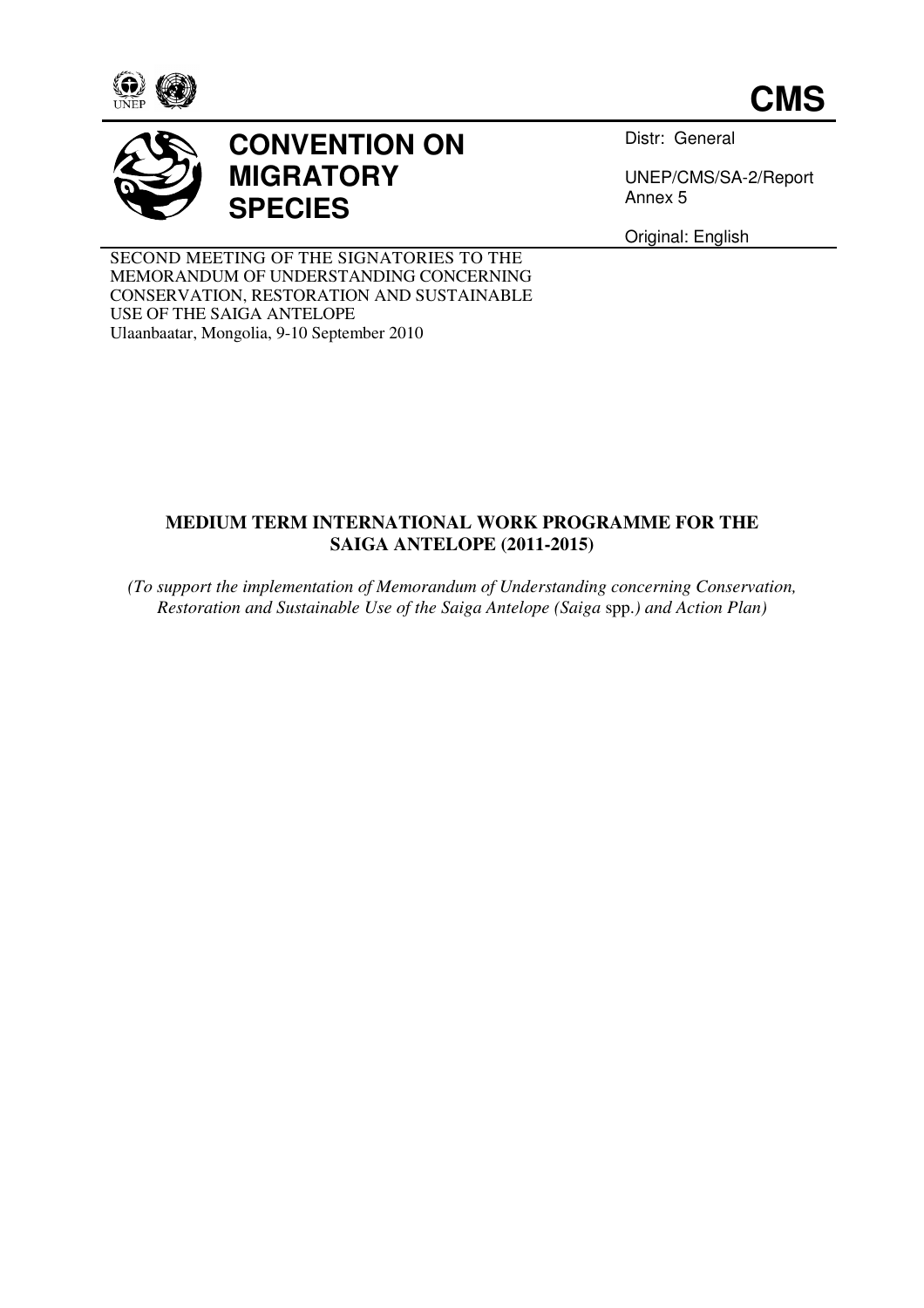### **MEDIUM TERM INTERNATIONAL WORK PROGRAMME FOR THE SAIGA ANTELOPE (2011-2015)**

*(To support the implementation of Memorandum of Understanding concerning Conservation, Restoration and Sustainable Use of the Saiga Antelope (Saiga* spp.*) and Action Plan)* 

#### **INTRODUCTORY NOTE BY THE CMS SECRETARIAT**

1. Pursuant to paragraph 2, Signatories to the Memorandum of Understanding (MoU) concerning Conservation, Restoration and Sustainable Use of the Saiga Antelope (*Saiga* spp.) are to implement the provisions of the Action Plan as a basis for conserving all populations of saiga.

2. The First Meeting of the MoU Signatories (Almaty, September 2006) endorsed a Medium Term International Work Programme (2007-2011) to support the implementation of the MoU and Action Plan in order to focus the work of the Range States, the saiga research and conservation community and the donor community on the areas of highest conservation concern that required urgent intervention.

3. The Second Meeting of the MoU Signatories (Ulaanbaatar, September 2010) reviewed the implementation of the Work Programme since the First meeting, and endorsed the present revised version of the Plan covering the period 2011-2015.

4. The work programme prioritises many of the activities of the Action Plan. It is intended to focus limited international, national and other financial resources and capacity for the most immediate conservation impact. This work programme is envisioned to form the basis for targeted fundraising nationally and internationally and should provide a guiding context for donor decisions. CITES Decision 14.96 in particular requests donor CITES Parties, aid agencies, intergovernmental organisations, non-governmental organisations and businesses using and producing saiga products to assist the Range States and consumer countries in any way possible with the conservation of the species.

5. Though at present it is not considered to be a saiga Range State for the purposes of the MoU, the work programme may be applicable to China. China has been recognised as one of the most important consumer and trading countries of saiga parts and derivatives. As a result, China is mentioned specifically in some of the work programme's action points. For example, it has been referenced in some of the action points on sustainable use and trade. But, even where it has not been specifically referenced, some of the work programme's general action points may be applicable and could be considered by China in its own national circumstances.

6. The activities presented in the work programme have been prioritised by urgency and timescale depending on the threats targeted and other conservation needs. The MTWP is not intended to be prescriptive or mutually exclusive.

7. The term of the work programme is five years. As with all action planning documents, regular review is an integral component, and activities can be updated periodically by the MoU's Meeting of the Signatories as the need arises to reflect new information or needs.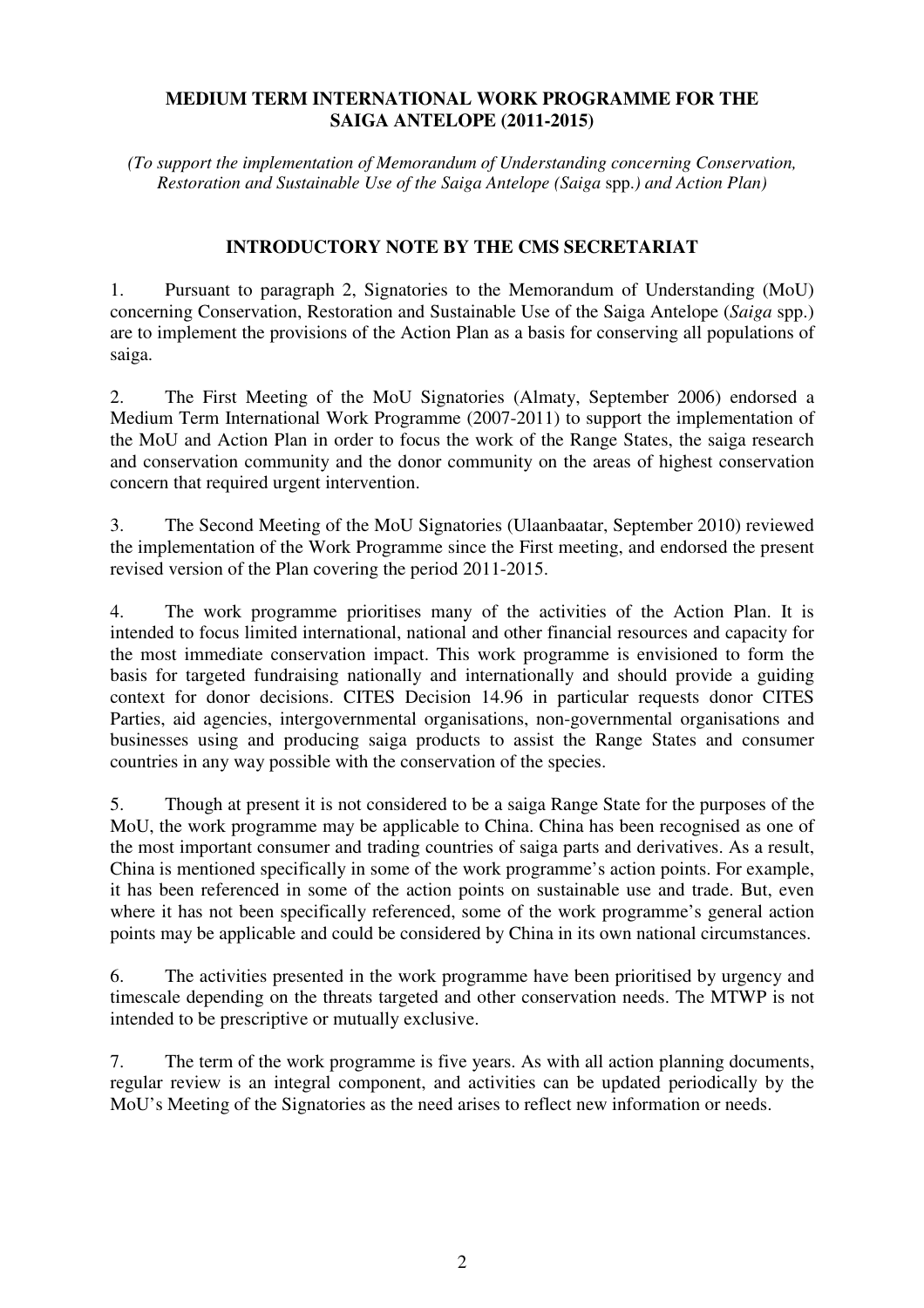### **MEDIUM TERM INTERNATIONAL WORK PROGRAMME FOR THE SAIGA ANTELOPE (2011-2015) (TO SUPPORT IMPLEMENTATION OF THE MEMORANDUM OF UNDERSTANDING CONCERNING CONSERVATION MEASURES FOR THE SAIGA ANTELOPE (***SAIGA* **SPP***.***) AND ACTION PLAN)**

Long-term vision: To restore saiga populations to the point that sustainable use can again be envisioned. **Overall goal:** That saiga populations show an increasing trend or their decline is halted over the next five years.

Achievement of this goal is to be assessed through a time-series of population estimates made using appropriate methods, accompanied by an estimate of the associated uncertainty.

|     | <b>Measures to be taken</b>                                                                                                                                                                                                   | $U$ rgency <sup>1</sup> | Timescale <sup>2</sup> |
|-----|-------------------------------------------------------------------------------------------------------------------------------------------------------------------------------------------------------------------------------|-------------------------|------------------------|
|     |                                                                                                                                                                                                                               |                         |                        |
|     | Range-wide measures                                                                                                                                                                                                           |                         |                        |
|     |                                                                                                                                                                                                                               |                         |                        |
| 1.0 | Implementation                                                                                                                                                                                                                |                         |                        |
| 1.1 | Develop national Saiga Conservation Action Plans and integrate into NBSAPs                                                                                                                                                    | 3                       | A                      |
| 1.2 | Encourage all potential partner and cooperating organisations to support the MoU and Action Plan by contributing to the implementation<br>of the medium-term international work programme                                     |                         | А                      |
| 1.3 | Coordinate conservation efforts and promote cooperation between all stakeholders in range states and ensure sustainable funding                                                                                               |                         | B                      |
| 1.4 | Encourage the saiga research and conservation community to regularly exchange project information and progress reports through the e-<br>bulletin Saiga News and a future on-line reporting facility and e-library            | $\overline{c}$          | A                      |
| 1.5 | Consider establishing an international coordination mechanism for the MoU to support implementation                                                                                                                           | $\overline{2}$          | A                      |
| 1.6 | Designate national MoU focal points responsible for liaison with counterparts in other Range States and with co-operating organisations,<br>and improve exchange of information and technical expertise on saiga conservation | 3                       | B                      |
| 1.7 | Encourage the Range States, Mongolia and China, to conclude and support bilateral cooperative agreements on matters of mutual interest<br>to support the MoU's implementation                                                 |                         | B                      |
| 1.8 | Develop and agree emergency protocol for action in the case of a disease outbreak or mass mortality episode                                                                                                                   |                         | A                      |
| 1.9 | Resolve the issue of genetic distinctiveness of different populations                                                                                                                                                         |                         | A                      |
|     |                                                                                                                                                                                                                               |                         |                        |
| 2.0 | Anti-poaching                                                                                                                                                                                                                 |                         |                        |
| 2.1 | Develop national anti-poaching strategies in order to maximise effectiveness of patrol deployment                                                                                                                             |                         | A                      |
| 2.2 | Fund anti-poaching units for the protection of all saiga populations in all Range States                                                                                                                                      |                         | A                      |

<sup>&</sup>lt;sup>1</sup> Urgency: 1 - Urgent (crucial for preventing population extirpation). 2 - Important (necessary for stabilisation of numbers). 3 - Useful (will contribute to population restoration).<br><sup>2</sup> Timescale: A Junmediate (1.2 yea

<sup>2</sup> Timescale: A - Immediate (1-2 years). B - Medium-term (5 years).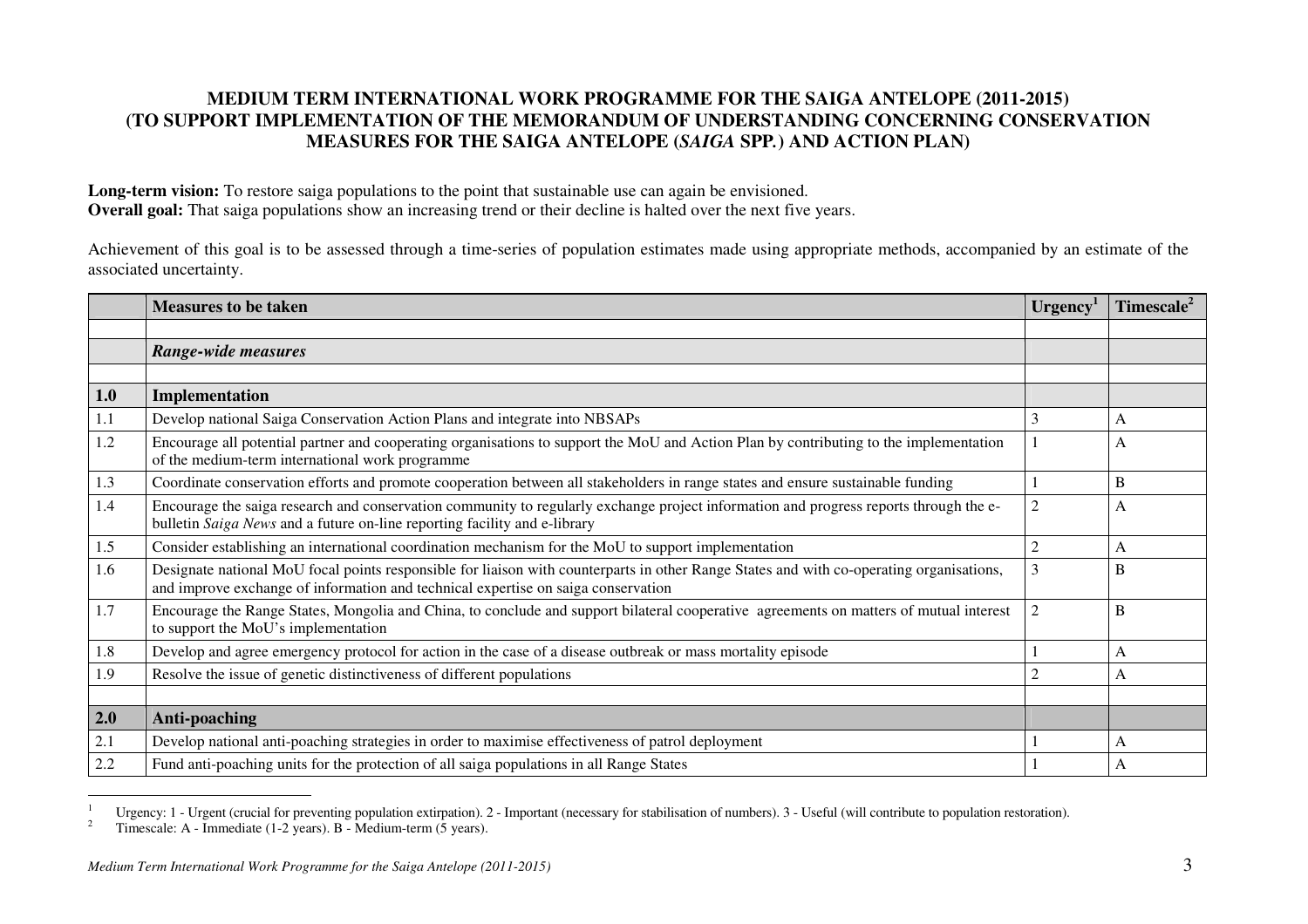|     | <b>Measures to be taken</b>                                                                                                                                                                                                                                                                               | $U$ rgency <sup>1</sup> | Timescale <sup>2</sup> |
|-----|-----------------------------------------------------------------------------------------------------------------------------------------------------------------------------------------------------------------------------------------------------------------------------------------------------------|-------------------------|------------------------|
| 2.3 | Strengthen legal systems where appropriate to ensure effective prosecution of offenders                                                                                                                                                                                                                   |                         | B                      |
| 2.4 | Provide relevant training for local law enforcement officers where appropriate                                                                                                                                                                                                                            | $\overline{2}$          | B                      |
|     |                                                                                                                                                                                                                                                                                                           |                         |                        |
| 3.0 | <b>Sustainable Use and Trade</b>                                                                                                                                                                                                                                                                          |                         |                        |
| 3.1 | All signatories are encouraged to report seizures or confiscations via Ecomessage and encourage trading partners to do this. Range States<br>are also encouraged to designate enforcement focal points.                                                                                                   | $\overline{2}$          | A                      |
| 3.2 | Encourage all Range States to join CITES                                                                                                                                                                                                                                                                  | $\overline{3}$          | B                      |
| 3.3 | All CITES member Range States are encouraged to achieve a Category 1 rating for their CITES-related legislation (in accordance with<br>CITES procedures)                                                                                                                                                  | 2                       | A                      |
| 3.4 | Encourage countries trading in saiga products to establish internal market controls for saiga parts e.g., registration of stockpiles, labelling of parts<br>and products and registration of manufacturers and traders, learning from experiences in China                                                | $\overline{2}$          | A                      |
| 3.5 | Encourage Range States and consumer States to comply with CITES decisions and recommendations.                                                                                                                                                                                                            | $\overline{2}$          | A                      |
| 3.6 | Seek opportunities for training and cross-border cooperation in CITES implementation, identification of saiga products and techniques for<br>countering illegal trade                                                                                                                                     | $\boldsymbol{2}$        | A                      |
| 3.7 | Where feasible, include saiga conservation and trade issues into higher political agendas in order to raise the awareness of policy makers<br>and ensure higher level political support for the implementation of the Action Plan and medium-term international work programme                            | $\overline{2}$          | A                      |
| 3.8 | Encourage research aiming to reduce the quantity of saiga horn used in traditional Asian medicines, including market surveys, and sharing<br>of information with saiga Range States and consumer States                                                                                                   | $\boldsymbol{2}$        | B                      |
| 3.9 | Encourage cooperation between in-situ conservation and the Asian medicine industry for promotion of saiga conservation and sustainable use                                                                                                                                                                | $\overline{2}$          | B                      |
| 4.0 | <b>Human Factors</b>                                                                                                                                                                                                                                                                                      |                         |                        |
| 4.1 | Expand current incentive and alternative livelihood projects and develop new programmes in all appropriate parts of the saiga's range                                                                                                                                                                     |                         | A                      |
| 4.2 | Monitor attitudes to saiga conservation activities and evidence of poaching and trade using local-level social research including<br>participatory community monitoring                                                                                                                                   | $\overline{c}$          | A                      |
| 4.3 | Strengthen the involvement of different stakeholders in saiga conservation and encourage local involvement in, and support for, saiga protection                                                                                                                                                          | $\boldsymbol{2}$        | A                      |
| 4.4 | Promote sustainable rangeland use to enable the cohabitation of people and saiga                                                                                                                                                                                                                          | $\overline{2}$          | A                      |
| 4.5 | Ensure national focal points are responsible for integration of human factors and public awareness into policy implementation                                                                                                                                                                             | $\overline{2}$          | B                      |
| 4.6 | Assess the possibilities for saiga-based photo-tourism and pilot this approach                                                                                                                                                                                                                            | $\overline{2}$          | B                      |
|     |                                                                                                                                                                                                                                                                                                           |                         |                        |
| 5.0 | <b>Awareness</b>                                                                                                                                                                                                                                                                                          |                         |                        |
| 5.1 | Continue an objective high-profile mass-media campaign at regional, national and local levels in both Range States and consumer 2<br>countries, addressing saiga conservation, restoration and sustainable use, and explaining the relevant challenges, with a particular focus on<br>local media outlets |                         | A                      |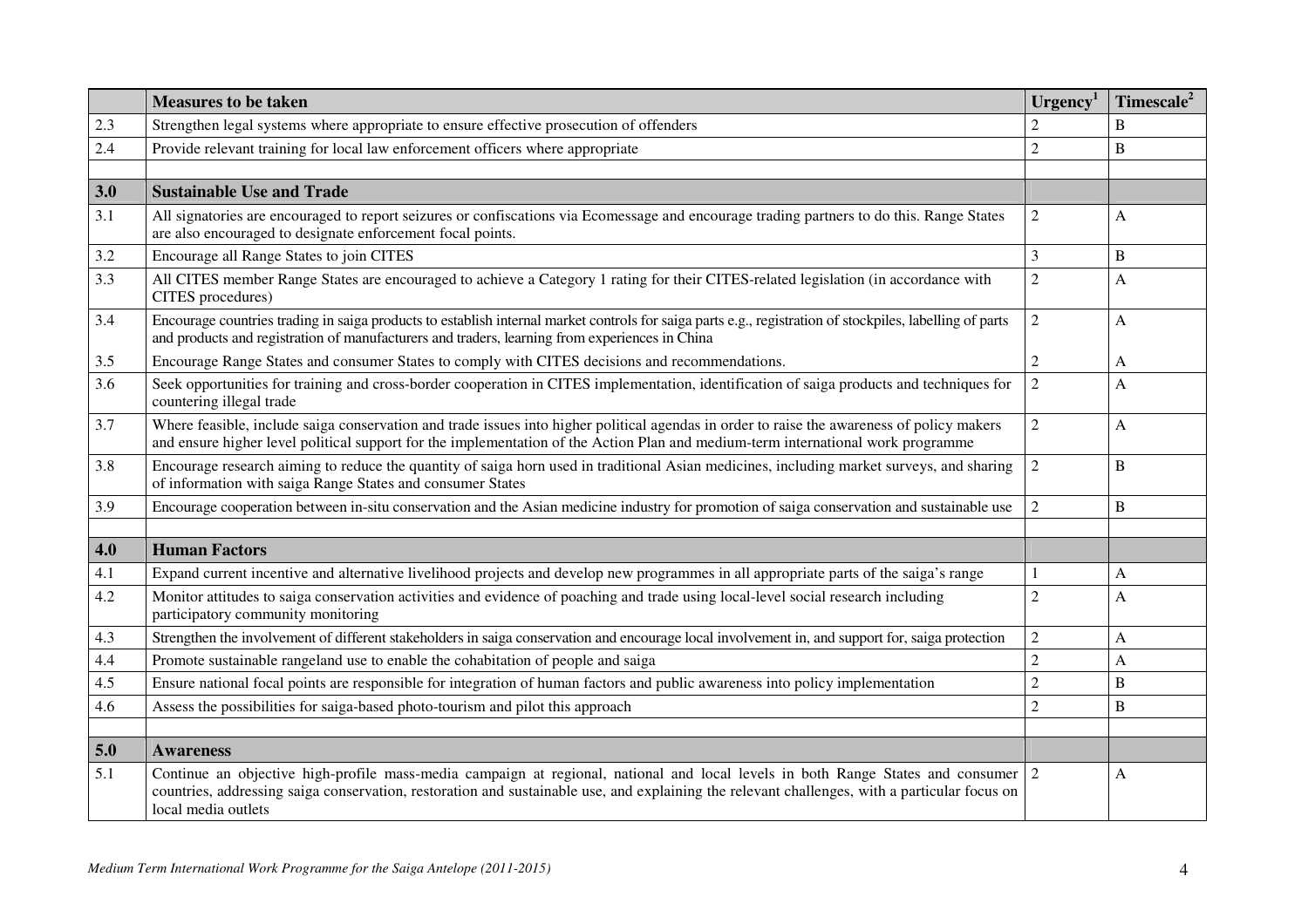|     | <b>Measures to be taken</b>                                                                                                                                                                                                                                                                                          | $U$ rgency <sup>1</sup> | Timescale <sup>2</sup> |
|-----|----------------------------------------------------------------------------------------------------------------------------------------------------------------------------------------------------------------------------------------------------------------------------------------------------------------------|-------------------------|------------------------|
| 5.2 | Continue to widely distribute information and educational materials on saiga biology and conservation aimed at local people and decision-<br>makers                                                                                                                                                                  | $\overline{2}$          | B                      |
| 5.3 | Support and regularly update existing web-sites about saiga conservation, restoration and sustainable use, including the creation and<br>maintenance of official national saiga focal point websites                                                                                                                 | $\overline{2}$          | B                      |
| 5.4 | Expand the distribution and profile of Saiga News, both in hard copy at a local level and through other media, nationally and<br>internationally                                                                                                                                                                     | $\overline{2}$          | B                      |
|     |                                                                                                                                                                                                                                                                                                                      |                         |                        |
| 6.0 | <b>Mapping distribution</b>                                                                                                                                                                                                                                                                                          |                         |                        |
| 6.1 | Collate information on saiga habitat and range use, present and past; identify key features, including habitat types used and the effects of<br>anthropogenic disturbance                                                                                                                                            | $\boldsymbol{2}$        | B                      |
| 6.2 | Carry out research on saiga movement using appropriate technology (including satellite tracking)                                                                                                                                                                                                                     |                         | A                      |
| 6.3 | Develop a system for exchange of information recorded on GIS                                                                                                                                                                                                                                                         | $\overline{2}$          | B                      |
| 6.4 | Analyse range use based on this information, and make conservation recommendations accordingly                                                                                                                                                                                                                       |                         | A                      |
| 6.5 | Analyse scenarios of likely future change in saiga distribution, abundance, demography and threats in the light of climate change, infrastructure<br>and human factors, and develop a plan for conservation interventions accordingly                                                                                | 1                       | B                      |
|     |                                                                                                                                                                                                                                                                                                                      |                         |                        |
| 7.0 | <b>Protected areas</b>                                                                                                                                                                                                                                                                                               |                         |                        |
| 7.1 | Expand and enhance national protected area networks to benefit saiga, with particular emphasis on protecting key areas (birthing and<br>rutting) and migratory corridors, based on the recommendations from 6.5                                                                                                      |                         | B                      |
| 7.2 | Carry out a feasibility study on establishment of trans-frontier protected areas where appropriate                                                                                                                                                                                                                   | $\overline{2}$          | B                      |
| 8.0 | <b>Monitoring</b>                                                                                                                                                                                                                                                                                                    |                         |                        |
| 8.1 | Carry out annual population counts                                                                                                                                                                                                                                                                                   |                         | B                      |
| 8.2 | Carry out monitoring of saiga populations, their demographic parameters, health and their wider environment                                                                                                                                                                                                          | $\overline{2}$          | B                      |
| 8.3 | Review different monitoring techniques, and adopt 'best practice' methodologies for reliable counting of saiga populations. Identify<br>appropriate sample sizes, timing, and frequency of counts to provide reliable baseline population data. Provide training in standard<br>monitoring techniques as appropriate |                         | A                      |
| 8.4 | Obtain funding to ensure a time series of at least 5 years using new techniques for population estimation                                                                                                                                                                                                            | $\overline{2}$          | A                      |
| 8.5 | Encourage use of comparable techniques and reporting standards in all Range States for comparison and joint analysis                                                                                                                                                                                                 | $\overline{2}$          | B                      |
| 8.6 | Work with local people to develop a participatory monitoring programme for saigas                                                                                                                                                                                                                                    | $\overline{2}$          | B                      |
| 8.7 | Carry out regular monitoring of sex/age ratio in saiga populations to determine trends in sex ratio, survival, reproductive success and age structure                                                                                                                                                                | $\overline{2}$          | B                      |
| 8.8 | Carry out epidemiological and other research on saiga diseases to inform mitigation, control and action in the event of a disease outbreak<br>or mass mortality episode                                                                                                                                              |                         | B                      |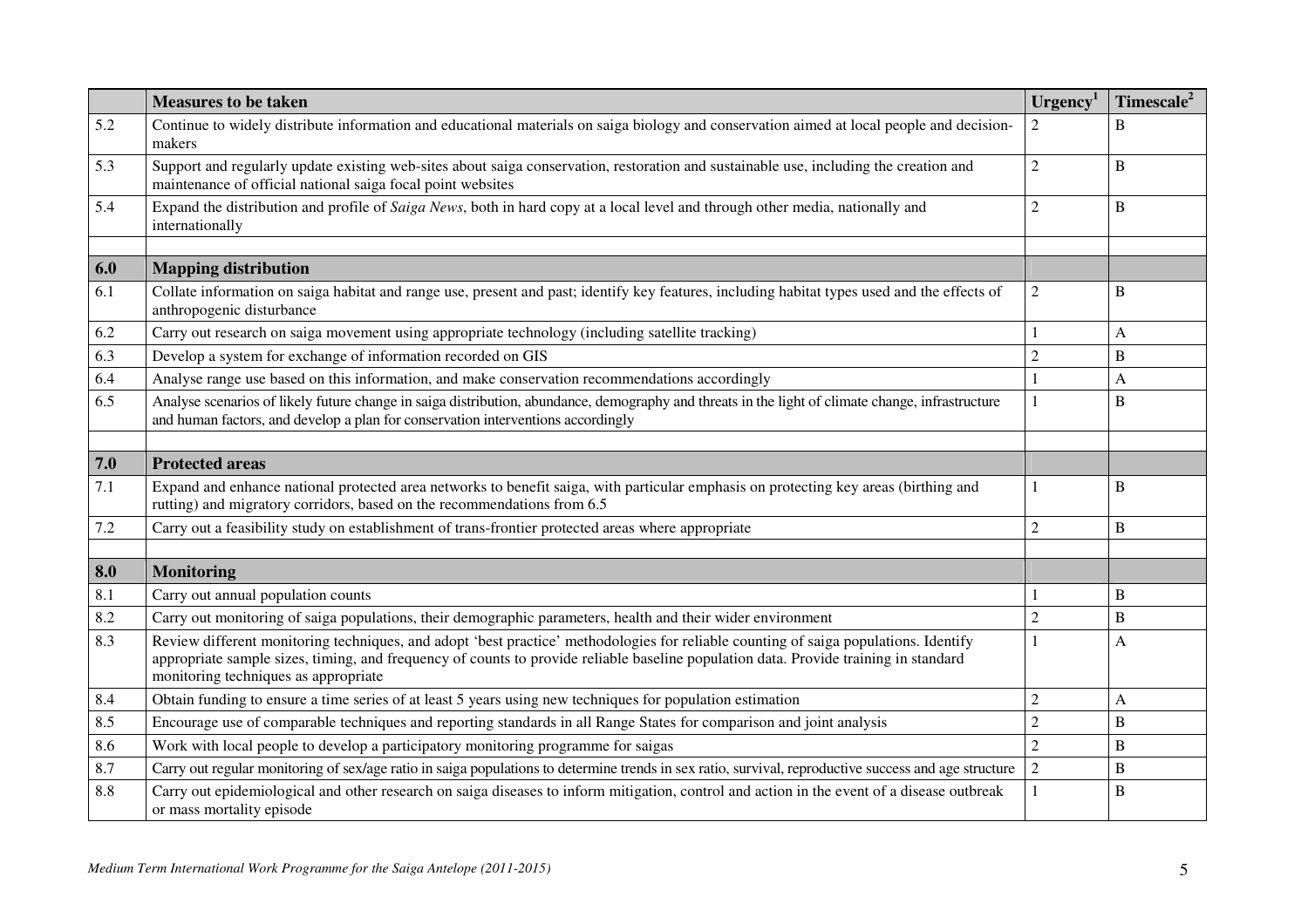|      | <b>Measures to be taken</b>                                                                                                                                                                                                   | $U$ rgency <sup>1</sup> | Timescale <sup>2</sup> |
|------|-------------------------------------------------------------------------------------------------------------------------------------------------------------------------------------------------------------------------------|-------------------------|------------------------|
| 8.9  | Develop and disseminate protocols and processes for sampling individual saigas                                                                                                                                                | 3                       | A                      |
|      |                                                                                                                                                                                                                               |                         |                        |
| 9.0  | <b>Captive breeding</b>                                                                                                                                                                                                       |                         |                        |
| 9.1  | Establish captive breeding and reintroduction facilities in Mongolia                                                                                                                                                          |                         | A                      |
| 9.2  | Determine role of captive breeding for either genetic preservation or reintroduction and set guidelines including approved facilities and<br>reintroductions                                                                  | $\overline{2}$          | A                      |
| 9.3  | Establish captive breeding facilities in other parts of the saiga range where appropriate and support existing facilities in Russia and China                                                                                 | $\overline{2}$          | B                      |
| 9.4  | Maintain a central database or studbook for all captive populations and create structures and leadership for the database                                                                                                     | $\overline{2}$          | A                      |
| 9.5  | Promote the exchange of expertise in captive breeding                                                                                                                                                                         | $\overline{2}$          | A                      |
|      |                                                                                                                                                                                                                               |                         |                        |
|      | <b>Population-specific measures</b>                                                                                                                                                                                           |                         |                        |
|      |                                                                                                                                                                                                                               |                         |                        |
| 10.0 | <b>North-West Pre-Caspian region population</b>                                                                                                                                                                               |                         |                        |
| 10.1 | Develop and submit for endorsement a long-term programme and action plan to restore and protect the population, including securing task-<br>oriented funding for approved actions, including support from international funds | 1                       | A                      |
| 10.2 | Conduct regular assessments of the saiga population at the optimal time for counts and ensuring comparability with similar assessments of<br>other populations                                                                | 1                       | A                      |
| 10.3 | Implement activities to restore and protect saiga by improving the work of existing breeding centres, protected areas and other institutions                                                                                  | $\mathbf{1}$            | A                      |
| 10.4 | Provide financial support for initiatives to expand public participation in restoration and protection of saiga                                                                                                               | $\mathbf{1}$            | A                      |
| 10.5 | Improve the institutional capacity and effectiveness of the saiga management authorities and strengthen their links with other<br>administrative units of the Russian Federation within the population's range                | $\overline{2}$          | A                      |
|      |                                                                                                                                                                                                                               |                         |                        |
| 11.0 | <b>Ural population</b>                                                                                                                                                                                                        |                         |                        |
| 11.1 | Strengthen anti-poaching activities                                                                                                                                                                                           |                         | A                      |
| 11.2 | Strengthen public awareness and engagement activities                                                                                                                                                                         | $\mathbf{1}$            | A                      |
| 11.3 | Build up an information base about saiga distribution, population structure and threats, to act as a foundation for conservation planning and<br>taking into account the trans-boundary nature of the population              | $\mathbf{1}$            | A                      |
| 11.4 | Strengthen cooperation between Russia and Kazakhstan for management of this trans-boundary population                                                                                                                         | $\overline{2}$          | $\overline{B}$         |
| 12.0 | <b>Ustiurt population</b>                                                                                                                                                                                                     |                         |                        |
| 12.1 | Strengthen anti-poaching activity in Kazakhstan, Uzbekistan and Turkmenistan                                                                                                                                                  |                         | A                      |
| 12.2 | Obtain baseline information about the seasonal distribution and numbers of saiga. For example - what proportion of the saiga population over-winters                                                                          | -1                      |                        |
|      | in Uzbekistan and in Turkmenistan in a given year, and what determines this? How many saiga stay in Uzbekistan year-round, and where?                                                                                         |                         | A                      |